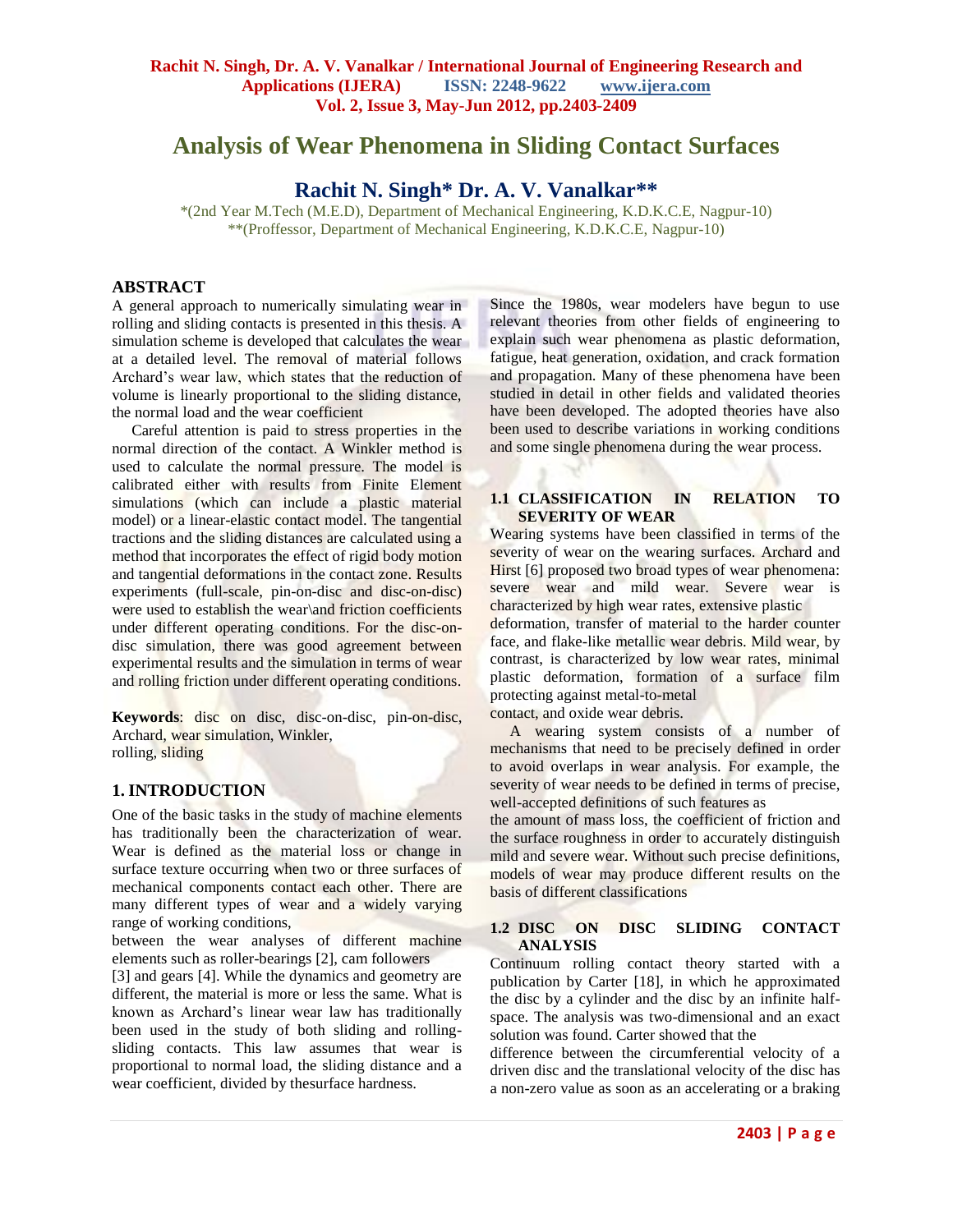couple is applied to the disc. This difference increases as the couple increases until

the maximum value according to Coulomb"s law is reached. Carter formulated a creep-force law relating the driving–braking couple and the velocity difference. Carter's theory is adequate for describing the action of driven discs (for example, it

is capable of predicting the frictional losses in a locomotive driving disc). However, it is not sufficient for vehicle motion simulations that involve lateral forces as well as the motion in rolling direction [19].

Johnson [20] generalized Carter's results to circular contacts and longitudinal and lateral creep. Vermilion and Johnson [21] generalized this theory to elliptical contact areas. Shen et al. [22] improved the results by replacing the approximate values for

the creep coefficients given by Vermeulen and Johnson with more accurate values. All of this work is Hertzianbased, giving contact solutions for a class of geometrical objects satisfying the half-space restriction [23]. In the development of wear modeling in the discway context, an Archard-like wear model developed by Li and Kalker [24] has also been used in which the normal load is replaced by the frictional load or, in other words, the normal load is multiplied by the friction coefficient

There is a lack of work connecting different phenomena, and too many oversimplifications that attempt to deal with the whole issue in terms of stresses only or, at the opposite extreme, attempt to apply various wear coefficients in applications

without having much of a theoretical structure and an understanding of the sources and circumstances of wear. It is important to remember that shearing and stress related failures happen around the sticking region of the contact because of the static hooking of asperities that can move back and forth. Adhesive wear occurs primarily under sliding conditions, where asperities are beating each other under a transient load and stressrelated effects may also be present

## **1.3 THE GOAL**

Accurate wear modeling requires detailed description of many different wear phenomena that occur simultaneously on wearing surfaces if analytical models to explain wear phenomena in wear system.

 The goal of this paper is to standardize the mathematical expression of different wear phenomena. The long term goal must br to devise a wear classification scheme based primarily on mechanisms by which the asperities deform and particles are detached. The first steps will be take towards constructing a flexible simulations models in which the nature of the wear mechanism can change depending on various geometric, kinematics and structural parameters rather produce a new wear equation

The study in paper showed that there are three methods of disc-disc wear analysis: - shakedown and plasticity effects, which operate continuously in real contacts; the non-elliptical shape of the contact zone, especially for worn profiles; - the velocity difference between the disc head and disc edge, which can be more than 1m/s, and which changes direction rotationally, causing spin. In order to model these observations correctly, it is necessary to investigate them

## **2. RESEARCH METHODOLOGY**

The simulation tool for wear analysis represents an attempt to achieve an integrated understanding of wear and other degradation mechanism. Analysis of metal to metal contact is a common element in machine design, as it is clear from large no. of wear tests need that attempt to systematize and responds flexibly to working conditions that produces wear.

For the purpose specialized software's has been used throughout the world like Vampire,Nucars wet . All of these are highly specialise4d.There are potential function based mathematical models such as simplified theoryfastism bt J.J Kalker.In thsis theory the surface displacement at one unique point depends only on the surface traction at that point(Winkler Model what is often referred as complete theory. was implemented in a computer program called Contact[32] which is based on boundary element method .Kalketr extended his theory of rolling contact between arbitrary bodies tro the case where shape of contact area is non-elliptical.in order to get the approximate solution contact area is divided in the rectangular elements.

 The experimental form measurements showed that there was a significant change in the disc profile due to both wear and plastic deformation and that both processes influence the form of a disc that has been in use for more than 5 years. The surface hardness measurement showed that the hardness of the new disc increased, but that after 2 years' use it had not yet reached the hardness of the old disc. These experimental results show that plastic deformation is a necessary element in disc contact analysis.

 The study in paper showed that there are three methods of disc-disc wear analysis: - shakedown and plasticity effects, which operate continuously in real contacts; the non-elliptical shape of the contact zone, especially for worn profiles; - the velocity difference between the disc head and disc edge, which can be more than 1m/s, and which changes direction rotationally, causing spin. In order to model these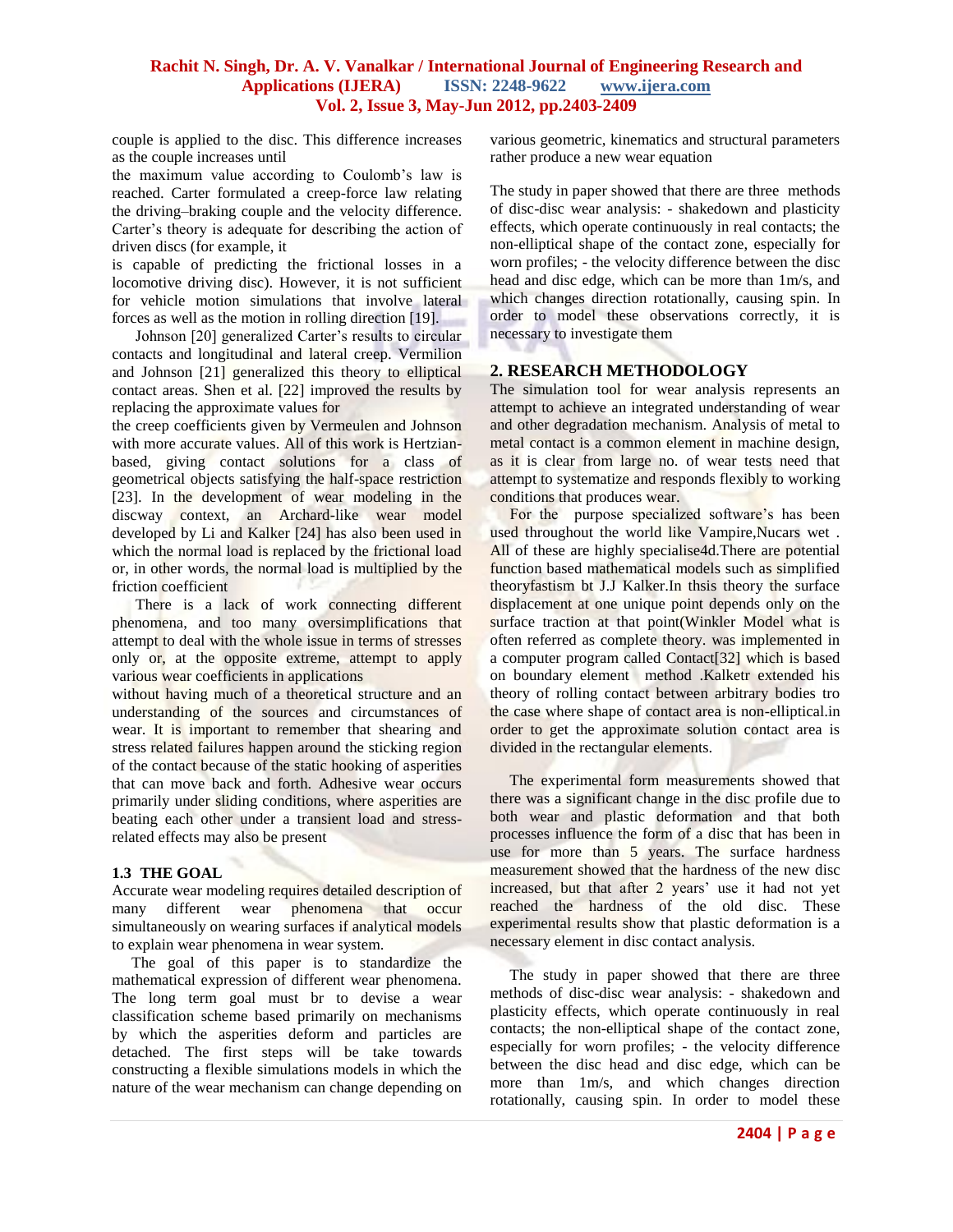observations correctly, it is necessary to investigate them

#### **2.1 FE ANALYSIS**

First to overcome the limitations inherent in traditional approaches and their lack of ability to analysis plasticity, a tool for FE based. The routines are written in ANSYS[34].the meshing can be based on disc on disc profiles. The kinematics constraints are enforced with kinematic hardening. The quasi-static loads were obtained from disc to disc dynamic calculations. With special purpose MBS software.

 In finite element method, plasticity is modeled according to establish plasticity theories but the time taken to do this is impractical for wear analysis

#### **2.2 CONTACT LOCALITY ROLLING-SLIDING ANALYSIS**

The FE method has undergone significant improvement, but parallel progress of FE **method and**  faster numerical methods are also interesting.

The contact locality is rectangular area that is large enough to envelope the true contact region. The benefits of solutions only on contact locality are as follows

- a) it's not necessary to model the bodies as only the surface is discretised
- b) the tangential solution can be achieved by one computation.

 The transformation of contact locality are performed in following steps

- a) To create 3 dimensional geometries of both discs.
- b) To rotate disc geometries for normal solution. Both profiles are rotated to resultant normal load direction and contact localities of the both discs together.
- c) To move both discs back to their positions in space after the normal solutions. The penetrations calculated in normal solution are now included and velocities are calculated.
- d) To transform the 3 dimensional geometries to a fat surface. This velocity and creep system is rotated so that Euler angle becomes zero. this simplifies the calculations of tangential of tangential forces since only the components in x and y directions are used.
- e) To rotate the disc profiles again to the resultant normal load directions where the original 2 dimensional data is updated with form change due to wear.
- **f**) To transform back to original position in order to create a new contact localities of disc.

The application of rigid body velocities is particular important when updating the geometries and developing a sort of "rough surfaces" during the wear .The time step is associated and length and is imp-ortant when using time dependent equation:

#### $t = \arctan(x/R)/Q$

where x is length in rolling direct ion R is radius of disc and  $\Omega$  is constant of rotation velocity[rad/sec]. At different velocities and load conditions different wear coefficients apply. The removal of material follows Archard"s law.

W i,j= k.Pi,j x  $[U^2x,i,j$  SLIDING +  $U^2y,i,Jsliding]/2$ 

**H** 

Where H is hardness of material. Using the formula W=ΣW following parameters are calculated

-wear volume per meter determined form volume knowing that the steady state solution gives wear volume per discretization unit  $\triangle x$  using W/ $\triangle x$ 

-mass loss per meter

-wear volume per disc revolution

-Wear depth

#### **2.3 NORMAL SOLUTION**

In the earlier studies presented in paper, a finite element method was employed to predict the changes in contact properties when subjected to high loads. A particular elastic-plastic material model was simulated. There is a number of different material

Models, and therefore the results are qualitative, predicting a rise in the contact area and a decrease in the maximum contact pressure. A comparable method as regards computation time versus accuracy of the structural properties is the Winkler mattress method used in papers C and D. The normal displacement is related to the normal contact pressure by

 $Uz = p/KN$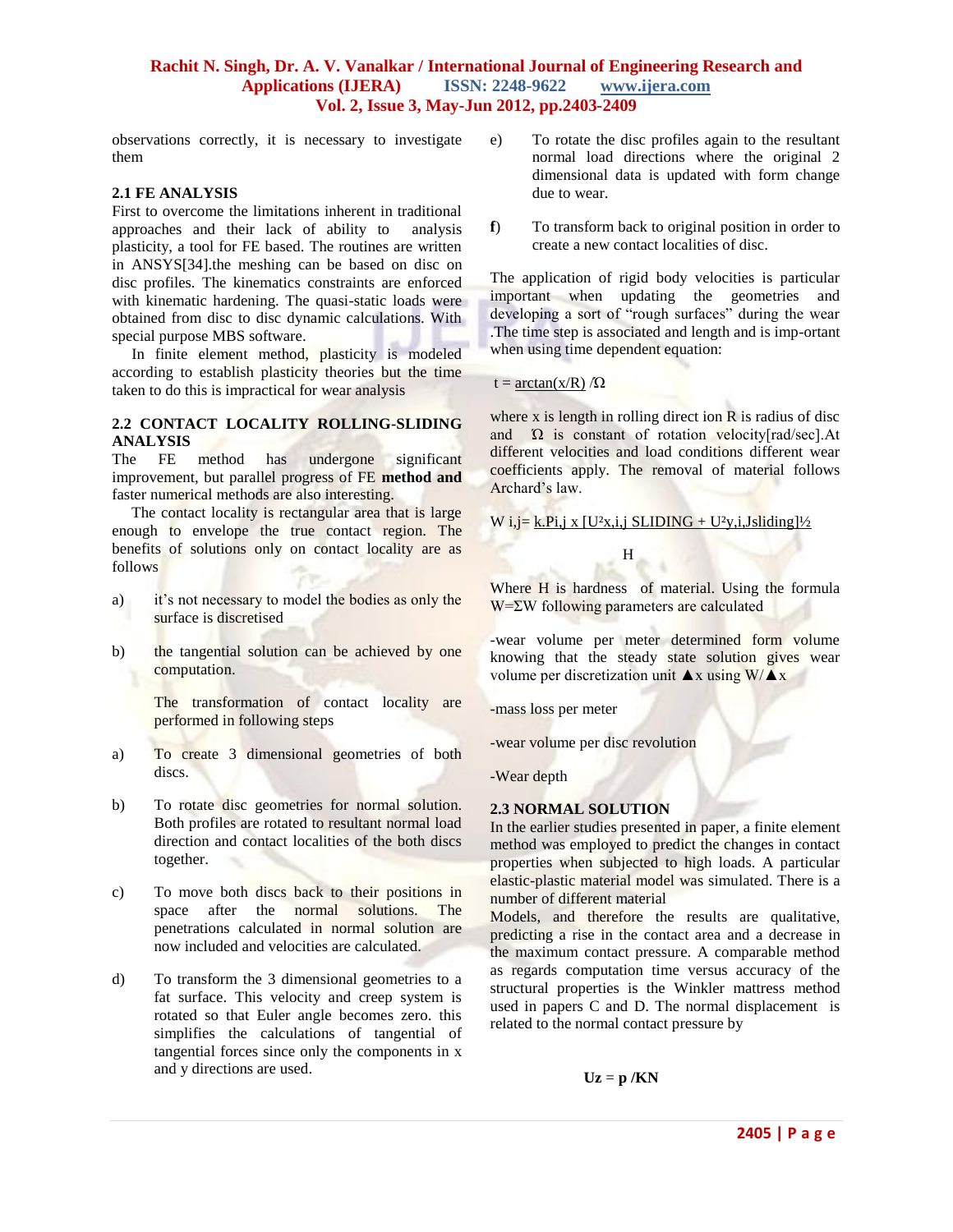Where KN is the linear modulus of the foundation. According to equation 3, the influence function becomes a constant in equation 6, i.e.,  $Cz = 1/KN$ . KN can be determined by experimental work, by FEM analysis or by comparison with another

calculation theory, such as Hertzian theory [36].

The method outlined in paper is valuable when focusing on linear-elastic contacts. The Winkler brush model (used in papers C and D) leaves some parameters as unknowns. The method adopted in paper establishes the link between a pure linear elastic solution and the Winkler brush method that has to be adjusted for different Solutions. The method is based on several assumptions that challenge the assumptions in previous implementations of influence functions [32, 37]. These assumptions are:

15- that the pressure distribution on each rectangular cell is approximately constant. Love"s [38] solutions cover the area using rectangular elements. This solution meets the boundary conditions and the superposition principle is valid. Although there are still restrictions on the curvature, Hertzian geometries are certainly valid; that the solution is to treat the initial overlapping of two bodies as a purely geometric problem. The overlap is gradually eliminated by proceeding in discrete steps, each a predetermined fraction (1/1000 or the like) of the maximum overlap; that every discrete step may consist of several equal lengths in different places (the corresponding pressure is automatically found) and that the order of succession within this step is not important; that every discrete subtraction length also successively subtracts the influence lengths at neighboring cells so that the total subtraction is made for the entire overlap (bodies);

- that those discrete lengths (without the neighbor effects) are accumulated because they are directly proportional to pressure (force). The addition of

those discrete lengths can be stopped if any total load restriction is met, enabling computation to be either load-based or approach-based. The normal component in equation 3 is expressed in this case as

 $Cz(x,y)=(1-v)(gAxx+gBxx)/2\pi G$ 

where gAxx and gBxx are given in equation 5 and are the functions that scale the displacements for the neighboring cell. The problem is solved using only geometric parameters. Exact Hertzian solutions are obtained. Moreover, the bodies may be described as general polynomials (with variable curvatures) in any order and several concurrent contacts can be solved solely on the basis of geometric overlapping.

## **2.4 TANGENTIAL SOLUTION**

This section contains a review of selected aspects of wear analysis focusing on the Formulation of tangential contact problems for deformable discrete surfaces. In contact problems, frictional effects are generally accounted for by the introduction of

a friction law that relates the sliding velocity to the contact forces. The tangential component of the contact tractions, or frictional traction, can be exerted without sliding, i.e., under stick conditions, until a certain threshold is overcome to allow sliding. According to Coulomb"s law, the threshold is proportional to the magnitude of the normal pressure. When sliding occurs, the frictional tractions always oppose the sliding velocity and are, therefore, dissipative

 We shall be concerned with the motions of a deformable body, but first the rigid body motions are determined. Rigid body kinematic expressions provide many commonly used functions for dealing with rigid body attitude coordinates. The rotation matrix includes the time dependent Euler angles  $φ$ ,  $θ$ ,  $ψ$  are roll, pitch and yaw, respectively.

In the present case  $\phi \rightarrow \gamma$  will be the inclination matrix of the perpendicular of roller

curvature and  $\theta = \Omega t$  is the angle of curvature of the roller radius.

The basic steps for tangential solution as described in Paper are as follows:

- Calculate relative velocities and creep for the rigid body;

- Use an artificial displacement field created by creep ratios and enlarged by the influence of neighboring cells. The influence of a neighboring element is determined logarithmically by the solutions of potential theory for constant traction on a rectangular area.

-Creep times the discretisation unit,  $\Delta x$  in square is linearly (in every index separately) divided by the artificial displacements;

- Cumulatively sum the result from the beginning of the contact (in the rolling direction). The results are directly proportional to the tangential surface tractions. Check surface tractions by the frictional bounds and, if applicable, reduce them to level μ·**P**;

- Modify the elastic displacements in line based on the previous restriction.

The part that was cut is the sliding component used in Archard"s wear equation;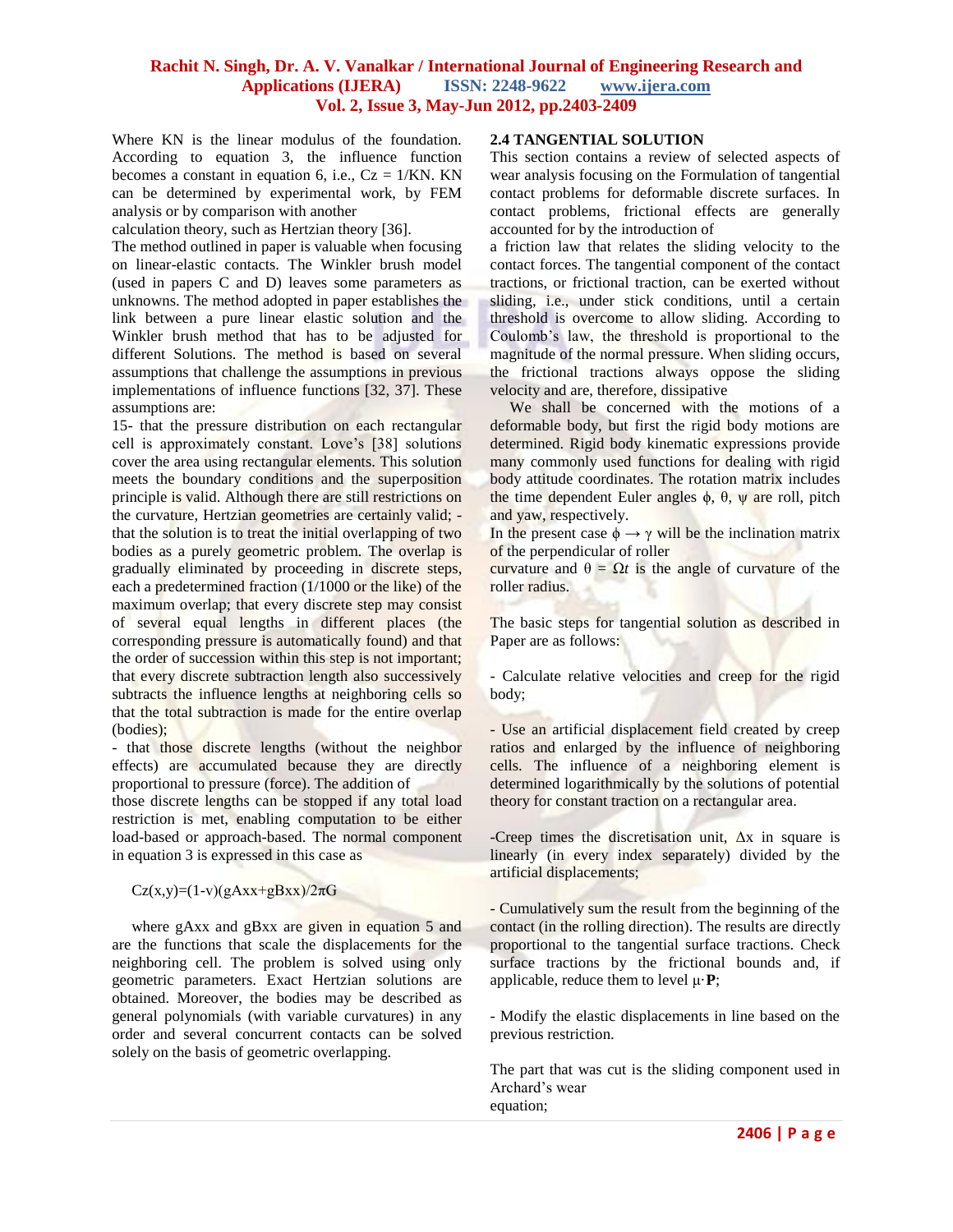- Calculate the wear volume using Archard"s wear law.

#### **3. CONCLUSION AND RESULTS**

The analysis of disc-disc interaction has been presented by using FEM technique. However this work give rise to thoughts about possible applications in various fields The main results of FE modeling are as follows:

1. A FE tool of discon disc analysis is developed. This tool allows easy changing of the geometry of contact. Measured disc profiles are used.

2.The results of 2 sets cases presented show that difference in max contact pressure between contact and hertzian method and FE method are negligible where radii of curvature of 2 contacting bodies at contact point where large compared with significant dimensions of contact area.

#### **4. FUTURE WORK**

The focus so far has been on disc-. analysis. However, the work done in this field suggests future possibilities in a number of engineering fields using the methods introduced here.

## **4.1 RANDOMNESS, TIME-DEPENDENCE AND ROUGH SURFACE**

The use of variation in discretisation introduces the possibility of making greater use of what is known as the Monte Carlo technique if the variables change randomly based on their probabilistic distribution. In the present case, only the lengths of  $\Delta x$  and  $\Delta y$  are variable. MBS data such as attitude angles between the disc and the . and the global creep ratio νr GLOBAL, can be varied, as can the pin-on-disc data coefficient of friction μ, and the wear coefficient *k*. Many other parameters may be varied within their probabilistic bounds between the different cells in contact or between the computation steps, because the computation steps progress with reasonable frequency. For instance, Beckmann and Dierich [40] proposed that wear prognoses must take account of the statistical nature of hardness. The methods robustness can be analyzed by comparing input and output variation and more general relationships can also be found. The introduced transformation by the time-dependent Euler angles and the corresponding velocities (accelerations) permits the study of transient motions.It will also be possible to study the effects of a rough surface on a rectangular area.

Such a study could be statistical, in the form of what is known as the Abbott curve implementation, or could involve precisely measured asperities mechanically

attached (although this approach would be rather timeconsuming).

#### **4.2 WEAR**

Future work in regard to wear can be divided into longterm and short-term plans. The short-term plans involve disc-. analysis to study how lubricated and wet conditions affect the degradation mechanisms in disc-. wear. With lubrication, the elastic tension in the tangential direction is shortened due to the decrease in the friction coefficient and the plastic flow effect is reduced. In the long-term perspective, the aim will be to study range of materials to determine

how the plastic limit indicated as equivalent stress on the surface affects the wear coefficient. A related problem is the 'softening' of the so far optionally linear-elastic tangential solution in the proposed method in paper of roughness on friction and the wear coefficient is not only interesting in general but also affects the validity of the method through discretisation and the half space assumption. An important part of curved geometries is determining what metric length constituting a valid discretisation length

#### **4.3 PERSPECTIVES ON PLASTIC FLOW AND FATIGUE ANALYSIS**

In the approach adopted in this thesis, sliding displacements and elastic displacements are separated. The loading of a train disc on . is usually such that plastic flow occurs in the . with every disc passage, imparting a small increment of plastic strain in the opposite direction to traction. This strain accumulates until it reaches the ductility of the material, at which point rupture occurs. The incremental rise in surface sliding is obvious at the disc flange. The relative transversal velocities for the t.ing disc in a bogie have motions in the flange contact in the opposite direction. However, the leading disc has a greater effect on the flange contact because it is steering the bogie.

#### **5. REFERENCES**

- [1] Nilsson, R., "Disc and . wear measured profile and hardness changes during 2.5 years for Stockholm commuter traffic, .way Engineering – 2000, London, 5-6 July, 2000
- [2] Olofsson, U., Andersson S. and Björklund S. "Simulation of mild wear in boundary lubricated spherical roller thrust bearings" *Wear*  241 pp**.** 180**–**185, 2000
- [3] Hugnell, A. B**.-**J*. 'Simulation of the Dynamics and Wear in a Cam-Follower Contact'* Ph.D. thesis, Stockholm**,** 1995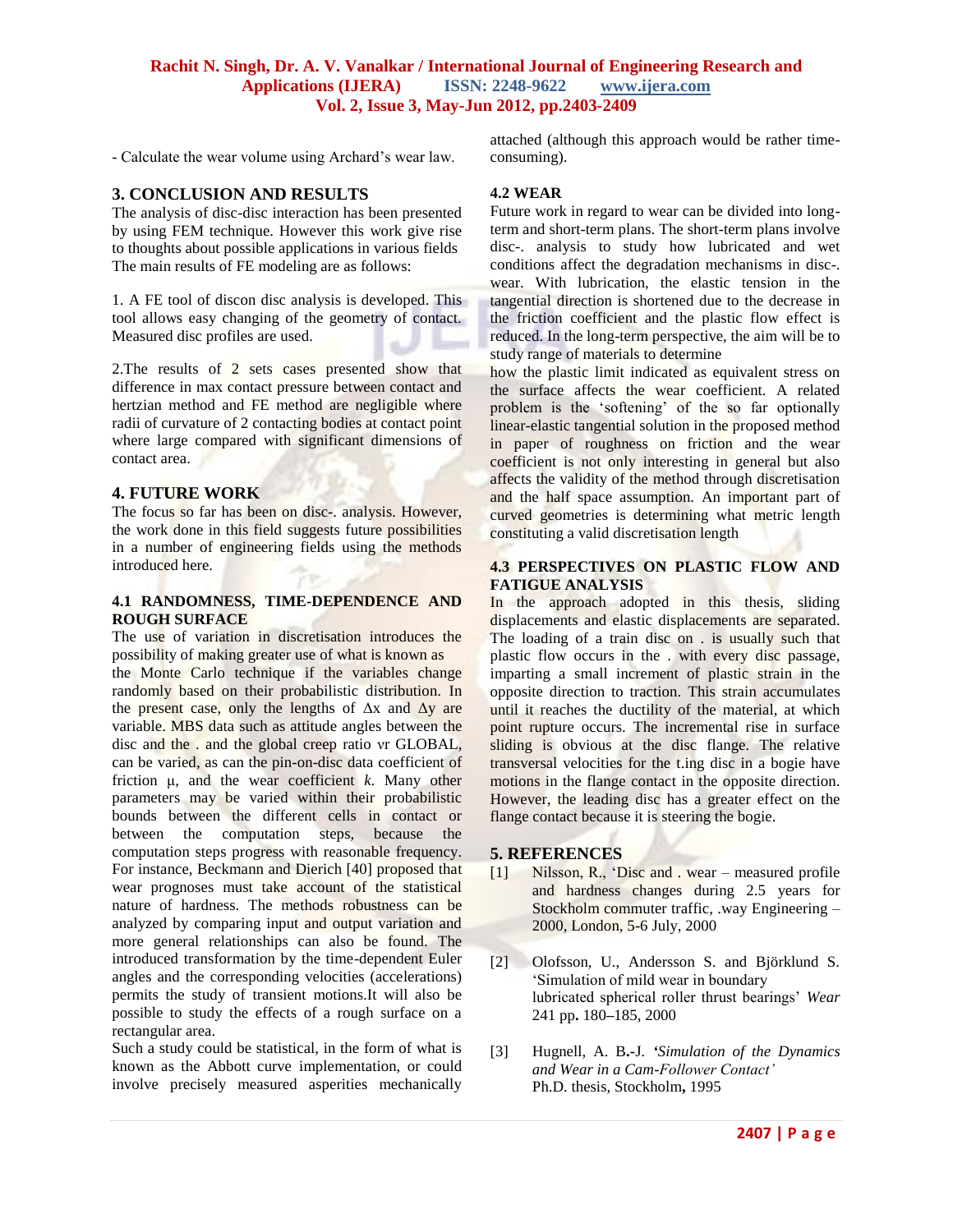- [4] Flodin, A. *'Wear of spur and helical gears'*  Ph.D. thesis, Stockholm**,** 2000
- [5] Archard, J. F. "Contact and rubbing of flat surfaces" *Journal of Applied Physics*, Vol. 24 pp. 981**–**988, 1953
- [6] Archard, J. F. and Hirst, W. "Wear of metals under unlubricated conditions" *Proc. R. Soc., London*. A, 1956, 236, 3**–**55
- [7] Peterson, M. B. and Winer, W. O., *Wear Control Handbook* ASME, New York, 1980
- [8] Finnie, I. "Some observations on the erosion of ductile metals" *Wear* 19 pp. 81, 1972
- [9] Jennings, W. H., Head, W. J. and Manning, C. R., Jr. "A mechanistic model for the prediction of ductile erosion" *Wear* 40 pp. 93, 1976
- [10] Evans, A. G. 'Impact damage Mechanics: Solid Projectiles' Treatise on material science and technology', Vol. 16, *Erosion*, C. M. Preece (ed.) , Academic, New York, p. 1, 1979
- [11] Hutchings, I. M. 'A model for the erosion of metals by spherical particles at normal incidence" *Wear* 70 pp**.** 269**–**281, 1981
- [12] Ringsberg, J. W., Loo-Morrey, M., Josefson, B. L. and Beynon, J. H. "Prediction of fatigue crack initiation for rolling contact fatigue", Int. J. of Fatigue, 22, pp. 205**–**215, 1999
- [13] Waara, P. 'Wear prediction performance of . flange lubrication" Licentiate thesis**,** Lulea, 2001
- [14] Knothe, K. and Grassie, S. L. "Modelling of .way track and vehicle/track interaction at high frequencies" *Vehicle System Dynamics*, 22(3**–**4): pp**.** 209**–**262, 1993
- [15] Igeland, A. and Ilias, H. '. head corrugation growth predictions based on non-linear high frequency vehicle/track interaction" *Wear*  213 pp**.** 90**–**97, 1997
- [16] Jendel, T. "Prediction of disc profile wear: Methodology and verification" Licentiate thesis, Royal Institute of Technology, Sweden, TRITA-FKT 2000:49
- [17] Jendel, T. 'Prediction of disc profile wear: Comparison with field measurements"*,*

*Proceedings of Contact Mechanics and Wear of ./Disc Systems, Tokyo, 25–27 July, 2000*

- [18] Carter, F. W. On the action of a locomotive driving disc, *Proc. Roy. Soc., London*, Ser. A, pp**.** 151**–**157, 1926
- [19] Kalker, J. J. "Disc-. rolling contact theory", *Wear*  144 pp. 243**–**261, 1991
- [20] Johnson, K. L. 'The effect of a tangential contact force upon the rolling motion of an elastic sphere on a plane", *J. Appl. Mech.*, 25, pp. 339**–**346, 1958
- [21] Vermeulen, P. J. and Johnson, K. L. "Contact of non-spherical bodies transmitting tangential forces", *J. Appl. Mech.*, 31, pp**.** 338**–** 340, 1964 27
- [22] Shen, Z. Y., Hedrick, J. K., and Elkins, J. A. 'A comparison of alternative creep-force models for . vehicle dynamic analysis', *The Dynamics of Vehicles, Proc. 8th IAVSD Symp.,* Hedrick, J. K. (ed.), Cambridge, MA, Swets and Zeitlinger, Lisse pp**.** 591**–**605, 1984
- [23] Johnson, K. L. *Contact Mechanics,* Cambridge University Press, 1985
- [24] Li, Z. L. and Kalker, J. J. **'**Simulation of Severe Disc-. Wear"**,** *Proc. of the 6thInternational Conference on Computer Aided Design, Manufacture and Operation in the.way and Other Advanced Mass Transit Systems:* Computational Mechanics Publications,Southampton, pp**.** 393**–** 402, 1998
- [25] Li, Z. L., Kalker, J. J., Wiersma, P. K. and Snijders, E. R. "Non-Hertzian disc-. wear simulation in vehicle dynamical systems' *Proc. of the 4th Int. Conf. on .way Bogies and Running Gears, Budapest, 1998*
- [26] Linder, C. and Brauschli, H. 'Prediction of disc wear" *Proc. of 2nd Mini Conf. on Contact Mechanics and Wear of ./Disc Systems, Budapest, July 29–30, 1996*
- [27] Fries, R. H. and Davila, C. G. "Analytical methods for disc and . wear prediction" *Proceedings 9th IAVSD Symposium, Linköping, 1985*